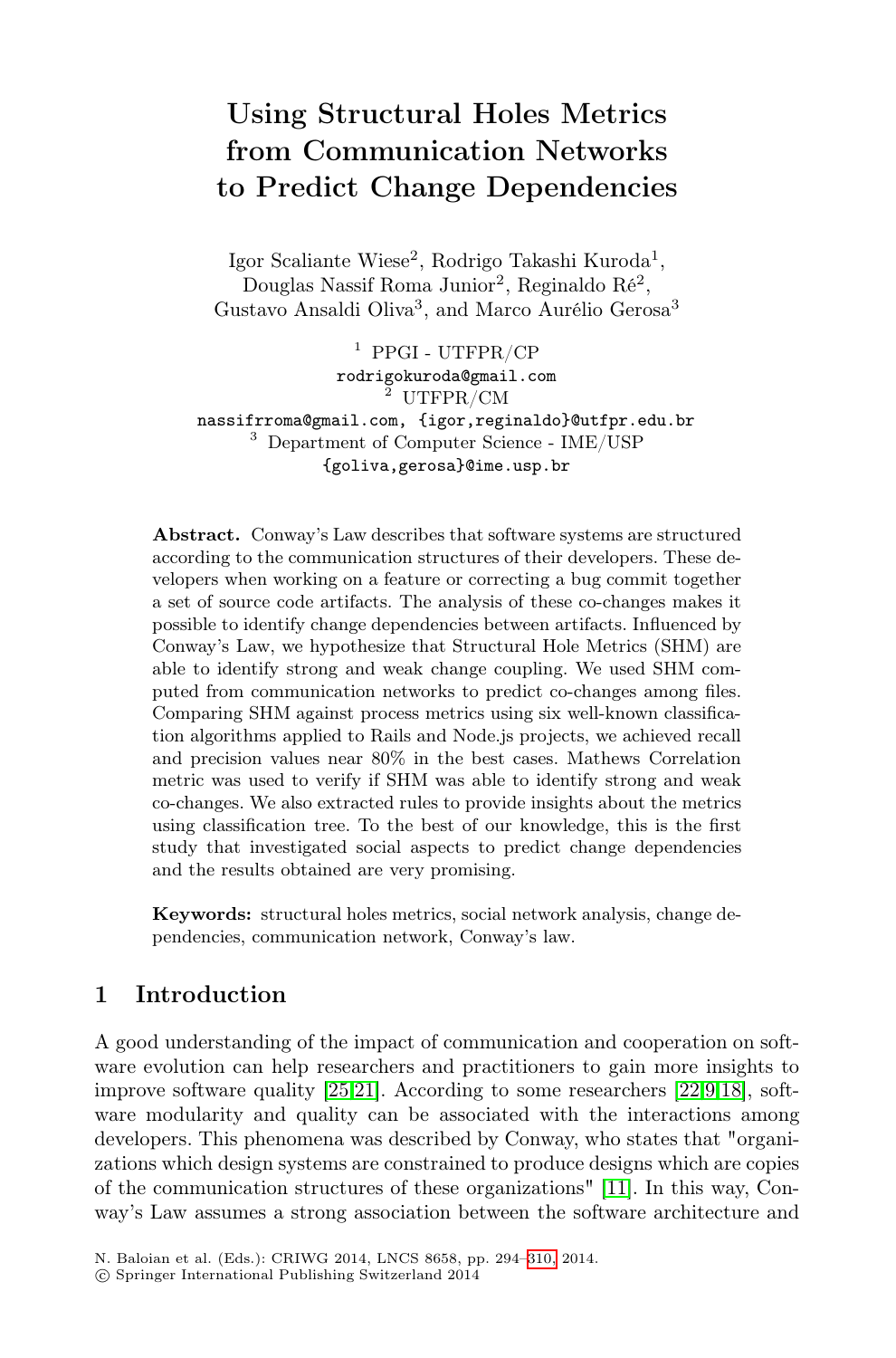the communication structure [\[2\]](#page-14-0). During software evolution, developers communicate asynchronously in discussions related to change requests and cooperate around this requests changing files to fix bugs or add new features. The resulting changes may increase the source code complexity and disorganization [\[8\]](#page-15-5) and are a social product [\[28\]](#page-16-2). For example Node.js (Table 2) used the constraintAVG (average of the lack of holes among neighbors) and hierarchySUM (sum of the concentration of constraints to a single node) six times. Considering Rails, neither of these metrics were frequently selected. For Rails (Table 3),effective-SizeAVG (average of the portion of non-redundant neighbors of a node) and efficiencyAVG (average of the normalization of the effective size by the number of neighbors) – the others two SHM – were selected more often. Ball et al. [\[1\]](#page-14-1) introduced the concept of co-changes (a.k.a. logical coupling and change dependencies) that involves the notion that some artifacts frequently change together during software development. Previous works have suggested that change dependencies in files influence the quality of software and indicated that entities that changed together in the past are likely to change together in the future [\[12\]](#page-15-6). Hence, finding insights of how these co-changes happen in software projects and how their social structures were organized can help developers planning, deciding, accommodating certain types of changes, and tracing through the effects of co-changes in software quality and architecture [\[20](#page-15-7)[,9\]](#page-15-2).

To understand the impacts of the communication structures, previous studies have been using graph-based analysis [\[27](#page-16-3)[,4\]](#page-14-2). In fact, graph-based analysis have shown good results in several different works, for example, to predict defects, to estimate bug severity, to prioritize refactoring efforts, to predict defect-prone releases, and to understand socio-technical aspects [\[3,](#page-14-3)[6,](#page-15-8)[20,](#page-15-7)[9,](#page-15-2)[25\]](#page-16-0).

Different types of metrics in Social Network Analysis (SNA) have been used to explore the graphs generated from software engineering data [\[27](#page-16-3)[,3,](#page-14-3)[6](#page-15-8)[,20\]](#page-15-7). Among them, Structural Holes Metric (SHM) can reflect gaps between nodes in a social network indicating that a developer on either side of the hole have access to different flows of information [\[7,](#page-15-9)[27\]](#page-16-3). However, to the best of our knowledge, SHM were studied only as part of social network metrics. Thus, as these metrics were merged with others in previous studies, like centrality and ego measures, their importance remains unclear.

Once that Conway's Law can explain the direct influence of the communication on the quality of software architecture, we expect that it also can explain the indirect relation between communication and co-changes. So, influenced by Conway's Law, we hypothesize that SHM has an important role to identify cochanges and can be explored to provide insights about the organization and the way that source code is modified. We claimed that SHM can describe the social organization during software changes. We used them to build classification models to predict strong and weak change coupling among files, whereas we find a lack of understanding about their prediction importance in previous works. Thus, two main questions were investigated: *RQ1. Does the SHM from communication can predict change dependencies? RQ2. Which is the role of SHM from communication to predict co-changes?*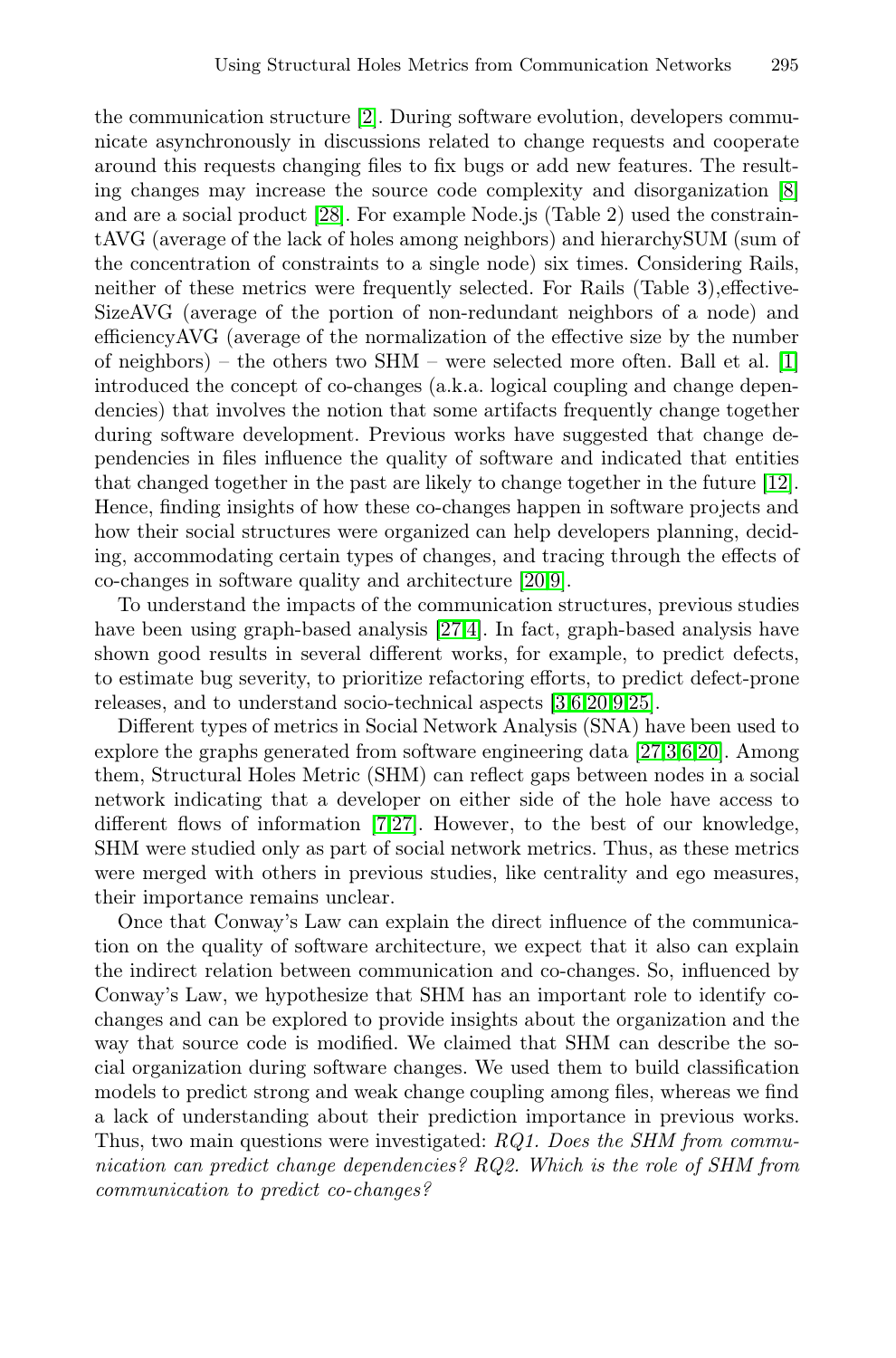We used four SHM (effective size, efficiency, constraint, and hierarchy) and three process metrics: sum of number of commits of each file coupled (we called "commits"), the number of updates that the co-change was committed (we called "updates"), and the number of distinct developers that committed each cochange (we called "developers"). To conduct this study we gathered data from two open source projects (Rails and Node.js) hosted on GitHub and built the communication networks using the issues of each project to calculate SHM. We used six well-known classification algorithms comparing SHM against process metrics and against all metrics together.

In summary, the main contributions of this study are:

- We found evidences that SHM computed from communication networks can be used to identify strong and weak co-changes;
- We shown that SHM was better than process metrics in some timeframes of analysis considering the two projects analyzed;
- We extracted a set of rules using classification tree that can provide insights of how communication can be related to co-changes.

<span id="page-2-0"></span>The rest of the paper is organized as follows. In Section [2,](#page-2-0) we present related work about logical coupling and SNA. Section [3](#page-3-0) shows the study design. We describe the process to collect the data, build the networks, compute the co-changes, and explain the metrics used in the classification approach. In Section [4,](#page-7-0) we answered RQ1 comparing the results of classification among each set of metrics using communication network, and RQ2 presenting the classification tree rules to compare the importance of each predictor. Section 5 discusses the threats to validity. Finally, conclusions and future work are presented in Section 6.

# 2 Related Works

Some related studies are presented in this section. First, we present the works related to logical coupling. Then, we discuss about previous works focused on SNA to build prediction models. We highlight that we only fond studies that predict co-changes without using SNA from communication networks and other set of papers that used SNA to predict only faults instead of co-changes.

# 2.1 Logical Coupling Studies

Some studies on logical coupling focuses on defects in open source projects [\[13,](#page-15-10)[17\]](#page-15-11). D'Ambros et al. [\[13\]](#page-15-10) performed a study on three large software systems (ArgoUML, Eclipse JDT, and Mylyn) and found that there was higher correlation between change coupling and defects than the one observed only with complexity metrics and defects. In turn, Kouroshfar [\[17\]](#page-15-11) investigated the impact of specific characteristics of co-change dispersion on software quality. He used statistical regression models to show that co-changes that included files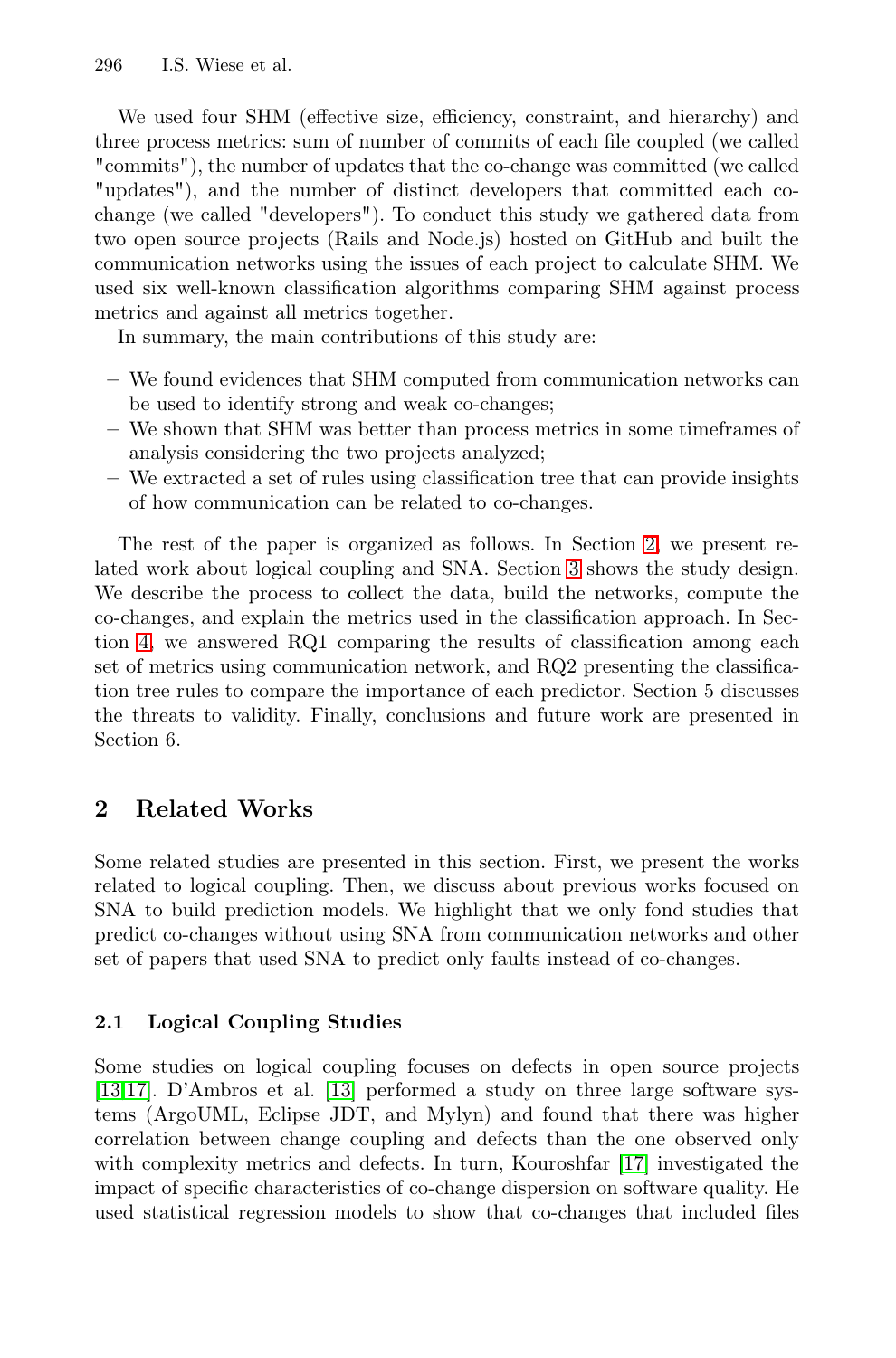from different subsystems resulted in more bugs than co-changes that include files only from the same subsystem.

Zimmermann et al. [\[30\]](#page-16-4) developed a tool to try to avoid defects insertion during file changes. They built an Eclipse plug-in that collects information about source code changes from repositories and warns the developers about probable missing co-changes. They used association rules to suggest change coupling among files in method and file level. The authors reported precision values around 30% and recommended that for projects with continuous evolution of file changes the analysis should be made in file-level instead of method-level.

Zhou et al. [\[29\]](#page-16-5) present a study similar to Zimmermann et al., since they proposed a model do predict co-changes. However, the model is more elaborate because it uses different predictors in Bayesian networks to predict the change coupling between source code entities. They extracted features like static source code dependency, past co-change frequency, age of change, author information, change request, and change candidate. They conducted experiments on two open source projects (Azureus and ArgoUML) and reported precision values around 60% and recall values of 40%. These last two papers are more related to our work. They predicted co-changes, but they did not use social metrics. We also tested more classification algorithm than Zhou et. al.

#### 2.2 Social Network Analysis

Some studies on SNA used different types of networks to build prediction models. Wolf et al. [\[27\]](#page-16-3) reported results indicating that developer communication plays an important role in software quality. They predicted build failure on IBM's Jazz project yielding recall values between 55% and 75%, and precision values between 50% to 76%. Bicer et al. [\[5\]](#page-15-12) created models to predict defects on IBM's Jazz project and Drupal. Their results revealed that compared to other metrics such as churn metrics, social network metrics considerably decreased high false alarm rates. We considered that these works are more related to this study, whereas they are the only work that used SHM metrics from communication networks to build prediction models. However, these studies did not report the SHM individual performance and were used to predict fault instead of co-changes.

<span id="page-3-0"></span>Other works, like Meneely et al. [\[19\]](#page-15-13) examined the development network derived from code churn information. They conducted a case study and found a significant correlation between file-based development network metrics and failures. Bird et al. [\[6\]](#page-15-8) evidenced the influence of combined sociotechnical software networks on the fault-proneness of individual software components. They reported results with precision and recall around 85%.

#### 3 Study Design

In this section, we present how we collected the data, calculated the co-changes and the SHM, and built the classification models and evaluated the results.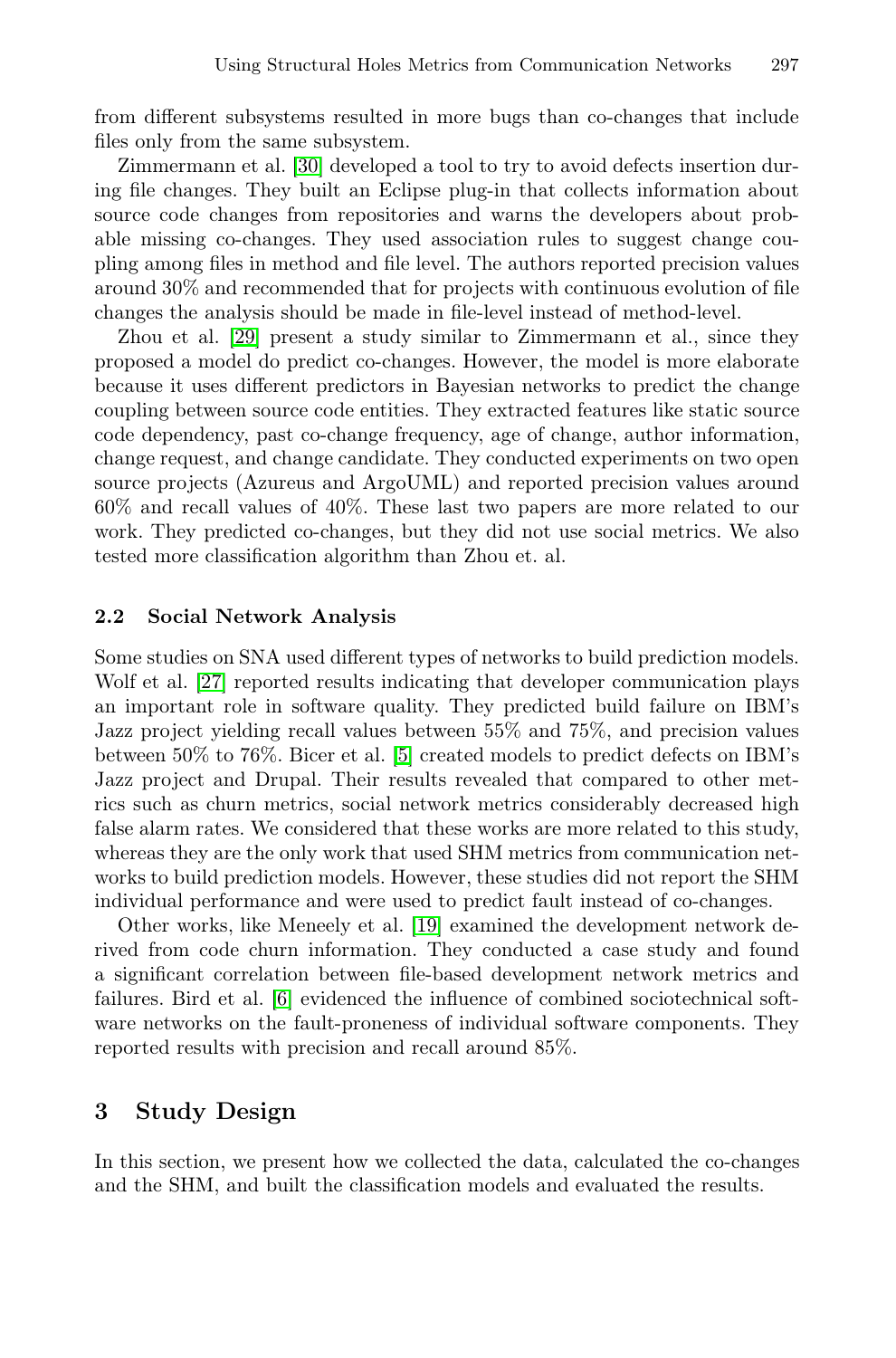#### <span id="page-4-1"></span>3.1 Data Collection

We collected data from two open source projects: Rails and Node.js. We chose these projects because of their influential nature on  $G$ itHub<sup>1</sup> ecosystem [\[16\]](#page-15-14). We considered the number of "stars" and "forks" on GitHub indicating interesting projects. While Rails have more than 21.000 stars and 7.700 forks, Node.js have more than 28.800 stars and 6.100 forks. Table [1](#page-4-0) presents some characteristics of each project collected from the Ohloh.net2. We present for each project the number of strong and weak co-changes and the percentage of imbalance in our dataset.

We noticed that the timeframes 2012.1 for Node.js and 2012.2 for Rails have the greater imbalance of our dataset. Class imbalance problem may lead to misclassification of the minority class. The classification algorithms normally are more focused on predicting the majority class [\[26\]](#page-16-6). For both projects, weak co-changes were the majority class for all timeframes. We observed that Node.js has more co-changes than Rails. The exception was observed on 2012.1, in which Rails and Node.js have similar number of co-changes considering both classes. Node.js presented a very high number of co-changes in 2011.2 compared to all other timeframes for both projects.

|         |                 | 2011.1 |     | 2011.2 |      | 2012.1 |     | 2012.2                                          |     |
|---------|-----------------|--------|-----|--------|------|--------|-----|-------------------------------------------------|-----|
|         |                 |        |     |        |      |        |     | Strong Weak Strong Weak Strong Weak Strong Weak |     |
| Node.js | $\#$ Co-changes | 221    | 302 | 4208   | 5303 | 56     | 157 | 311                                             | 485 |
|         | $\%$ Imbalance  | 42     | 58  | 44     | 56   | 26     | 74  | 39                                              | 61  |
| Rails   | $\#$ Co-changes | 12     | 19  | 47     | 56   | 65     | 138 | 66                                              | 193 |
|         | $%$ Imbalance   | 39     | 61  | 46     | 54   | 32     | 68  | 25                                              | 75  |

<span id="page-4-0"></span>Table 1. Projects characteristics on different timeframes

We used the  $G$ itHubAPI<sup>3</sup> to gather data from the history of the source code and pull requests from the project. We grouped all pull requests and commit metadata considering six months as a timeframe, following the approach of Bird et al. [\[6\]](#page-15-8). Besides, we excluded pull requests without commits as we needed commits with at least two files.

To count the number of co-changes, we combined all files of the same pull request in pairs. Going through all pull requests, for each timeframe, we accumulated the number of times that a given pair of files occurred in the history of the project. We removed all pairs with less than five couplings in a timeframe. Five couplings were used as support count to remove a co-change from our analysis, the same approach adopted by Zimmermann et al. [\[30\]](#page-16-4). The support count determines the number of occurrences of pair of files in distinct pull requests.

<sup>&</sup>lt;sup>1</sup> <https://github.com><br><sup>2</sup> <http://www.ohloh.net/> accessed on  $10/04/2014$ .

<sup>3</sup> GitHubAPI can be access on: <http://developer.github.com/>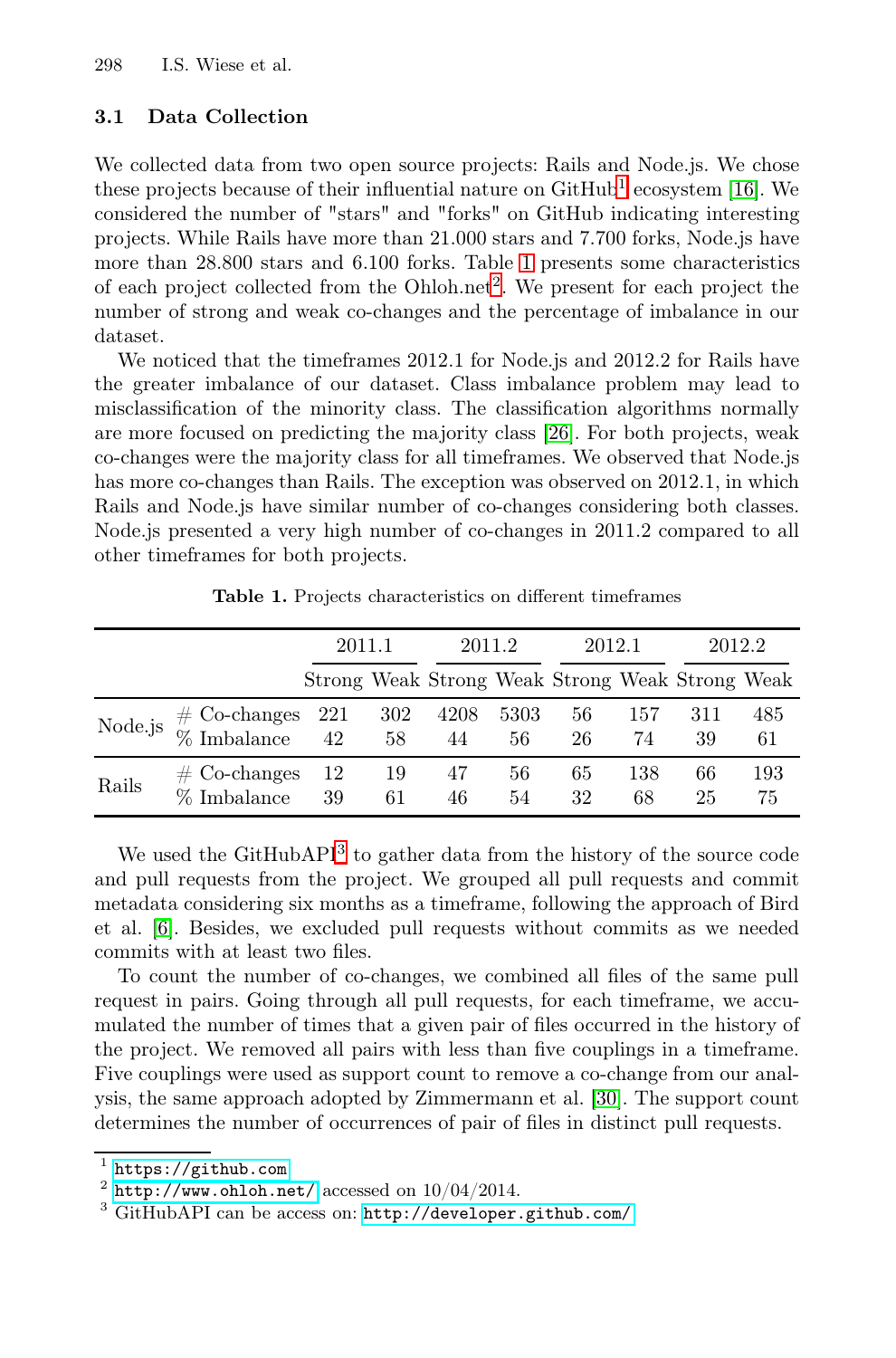Since we are interested in using classification algorithms to predict how SHM describe the co-changes of files, we categorized the change dependencies into two classes. The first class represents strong change dependencies based on the amount of co-changes. The second class represents pair of files with weak change dependencies. To split the classes, we used the mean of total co-changes identified in each timeframe. Similar approach was used by Bird et al. [\[6\]](#page-15-8) to study software defects.

#### 3.2 Communication Networks and Structural Holes

A network is commonly represented as a graph *G* with a set of edges *E* and a set of nodes *N*. This structure is used to represent relationships observed from software development process and evolution [\[3\]](#page-14-3). In our network, each developer represents a node. Edges represent the exchange of messages between developers. We weighted the edges counting how many times each developer interacted with the others over the sequence of comments made in all pull requests where the co-changes were identified.

Suppose that developer 1 (d1) submitted a pull request and developer 2 (d2) made a comment. We create nodes d1 and d2 and connect d2 to d1 using a directed edge. Suppose that developer d3 write another message. We create the d3 node and connect it to d1 and d2. Before creating a node, we check if the node already existed. When creating an edge, we check if there is already an edge between two developers. If it is the case, we increment the weight value of this edge.

Burt [\[7\]](#page-15-9) noticed that SHM concerns the notion of redundancy in networks and the degree to which there are missing links between nodes. SHM denote gaps between nodes in a social network or represents that people on either side of the hole have access to different flows of information, indicating that there is a diversity of information flow in the network. In the following, we describe four metrics proposed by Burt.

- Effective Size is the portion of non-redundant neighbors of a node. High values represent that many nodes among the neighbors are not redundant. Low values indicate that there is few non-redundant neighbors.
- Efficiency normalizes the effective size by the number of neighbors. High values show that many neighbors are non-redundant. Low values indicate a high redundancy among the neighbors.
- Constraint measure the lack of holes among neighbors. This measure is based on the degree of exclusive connection. Low values indicate that there is few alternative to access a single neighbor. High values indicate many alternatives to access the neighbors.
- Hierarchy measures the concentration of constraint to a single node. High values indicate that the constraint is concentrated in a single neighbor. Low values indicate that the constraint measure is the same for all neighbors.

Since we are interested in predicting co-changes using SHM obtained from communication networks, we needed to convert the SHM measures computed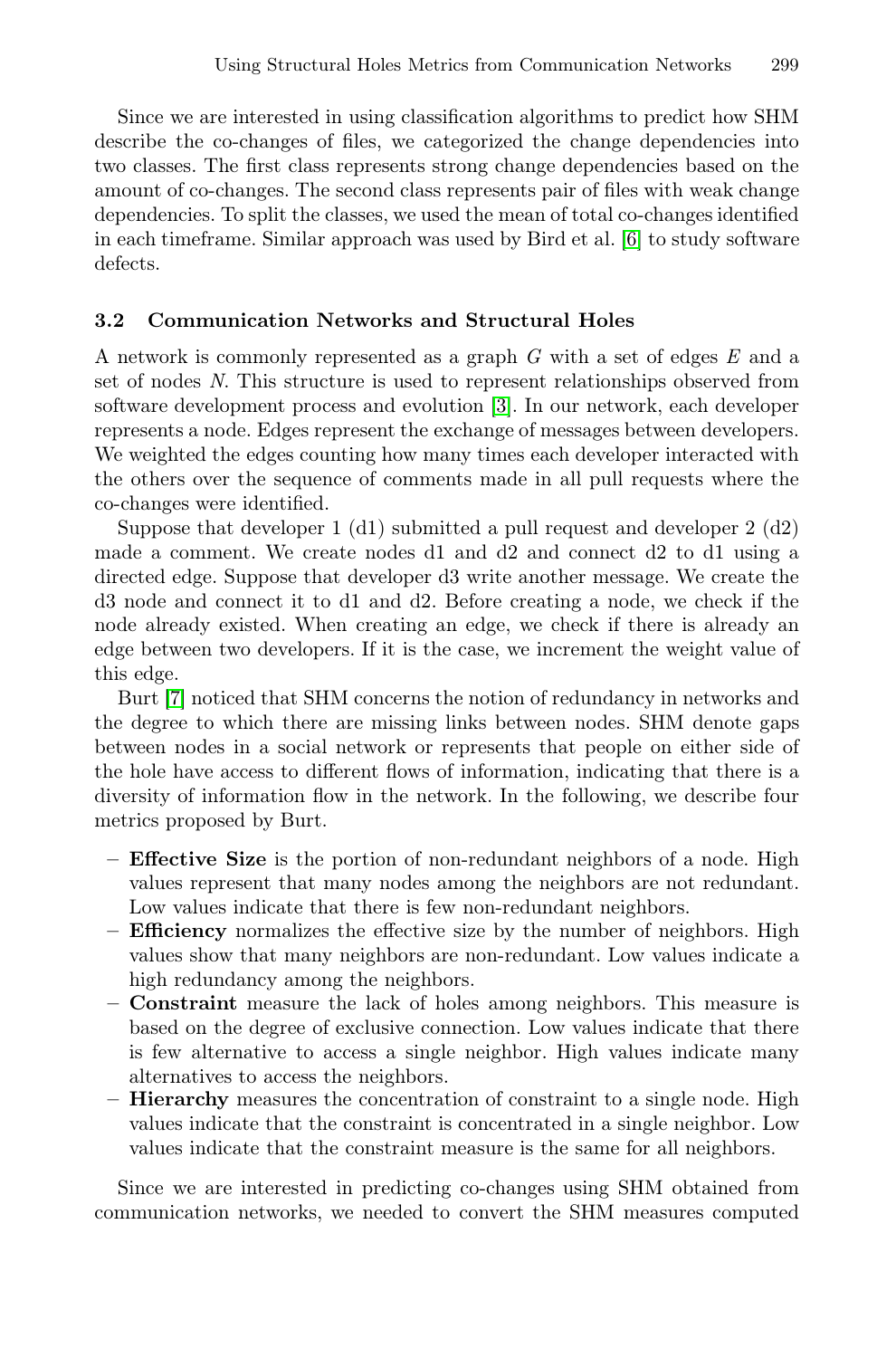<span id="page-6-0"></span>from each developer for each co-change. To convert the SHM measures, we used the maximum, average, and sum to aggregate them. This approach was adapted from Meneely et al. [\[19\]](#page-15-13).

#### 3.3 Classification Approach

Classification algorithms learn from training sets composed of a set of features. In this study, the features represent properties of both files and interactions of developers and files. Our algorithms predict the change dependencies of a file, classifying them as "strong" or "weak." The algorithms read the training set and learn which features are most useful to differentiate the classes. We used SHM as features to different machine learning algorithms. We also computed the number of commits, number of updates, and number of developers that committed the file as predictors. Number of commits was computed as the sum of all times that each file was committed. Number of updates means the number of times that the pair was committed together. The number of developers was computed as the number of distinct developers that committed the co-change.

Typically, classification studies assess the predictive power of their model using recall, precision, and F-measure. This is a common way to evaluate the performance of prediction approaches and is widely used in related literature [\[24\]](#page-15-15). We calculated recall, precision, F-measure, and MCC for each timeframe and compare the results. We used the Confusion Matrix to compute these metrics. The values returned by the Confusion Matrix are True Positive (TP), True Negative (TN), False Negative (FN), and False Positive (FP) [\[23\]](#page-15-16). We calculated recall to identify the proportion of instances of a category that the model could successfully identify. We calculated precision to measure the percentage of correct identification in a class [\[23\]](#page-15-16). A good model yields both high precision and high recall. However, increasing one often reduces the other. F-measure returns a balanced score of recall and precision, calculated as the harmonic mean of these two metrics [\[23\]](#page-15-16).

We also used the Matthews correlation coefficient (MCC) to show the quality of our predictions. MCC is a correlation coefficient between the observed and predicted classifications. This measure takes into account TP, FP, TN, and FN values and is generally regarded as a balanced measure, which can be used even if the classes are unbalanced. This measure returns a value between  $-1$  and  $+1$ . A coefficient of  $+1$  represents a perfect prediction, 0 means a random prediction and -1 indicates total disagreement between prediction and observations. We calculated the MCC by using the expression [\[23\]](#page-15-16):

$$
MCC = \sqrt{\frac{(((Recall(ClassStrong) + Recall(ClassWeak)) - 1) *}{(((Precision(ClassStrong) + Precision(ClassWeak)) - 1)}}
$$

We employed a 10-fold cross validation to evaluate the predictive power of the models. The cross-validation approach split the data, in our case a semester, into 10 sets, each containing 10% of the data. One set is used for testing data, and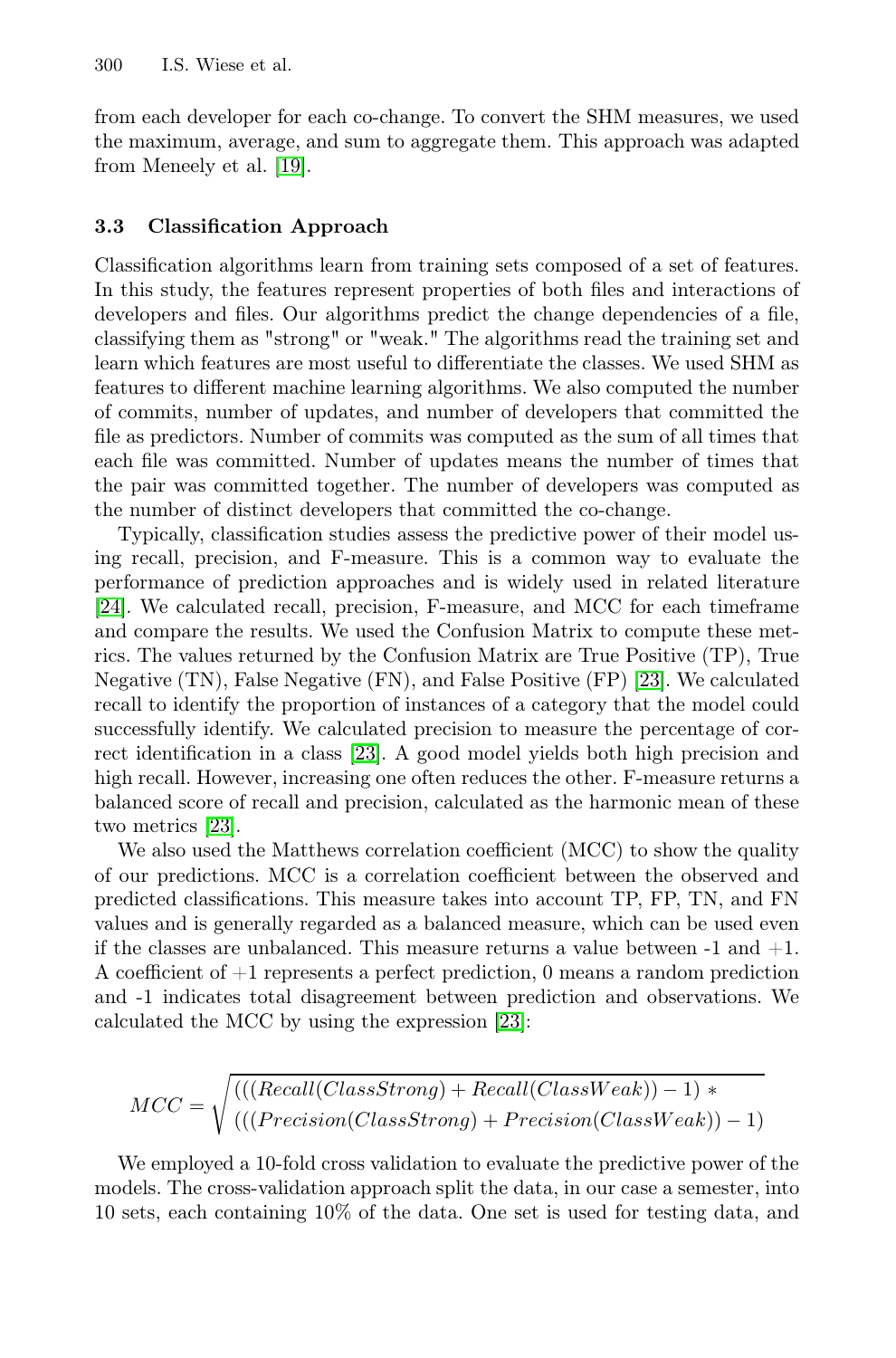<span id="page-7-0"></span>the remaining nine sets are used as training data. Once we have class imbalanced dataset we used cross validation to generate 10 random folds to train and test our hypothesis. We report the average of the 10-fold cross validation. By building the models and predicting change dependencies, we aimed to investigate the influence of SHM in the prediction. We used the Orange tool [\[15\]](#page-15-17) to create the learning models and evaluate them. The workflow and raw data can be downloaded from https://github.com/igorwiese/criwg2014.

## 4 Results

The main aim of this work was to verify if SHM computed from communication networks can be used to predict change dependencies. In the following sections, we discuss the results for each research question.

#### 4.1 RQ1. Can SHM from Communication Networks Predict Change Dependencies?

To study change dependencies, we split them into two classes: strong and weak, following the procedures described in Section [3.1.](#page-4-1) We used the Orange Toolbox [\[15\]](#page-15-17) and Minitab Statistical Software to analyze the data.

Following Rahman and Devanbu [\[24\]](#page-15-15) recommendation, we used more than one classification algorithm to reduce the risk of depending on a particular learning technique. We applied 7 well-known classification approaches, namely: Classification Tree (CT); k-Nearest Neighbors (KNN); Neural Networks (NN); Support Vector Machine (SVM); Regression Logistic (RL); Naïve Bayes (NB); and an Ensemble Bagging (EB) combined with the best algorithm found in each timeframe.

Two experiments were conducted in order to respond RQ1. First, we used all metrics together in a single vector of features. Second, we compared each set of metric splitting the SHM and process metrics to evaluate the performance individually.

Table [2](#page-8-0) presents the results for each timeframe for Node.js using SHM and process metrics together. We only reported F-measure, recall, precision, and MCC values for class "strong," because these dependencies are more important since they happen more often during each timeframe of analysis. We highlighted the best values of each evaluation metric in bold. This experiment was performed to check how the whole set of metrics could predict change dependencies.

The results show that we achieved high results of F-measure, precision, and recall at least in three of four periods. Considering 2011.1 using RL, we got 0.75, 0.78, and 0.73 respectively. For 2011.2, we achieved the best results with Neural network. The worst results comparing each semester was in 2012.1. Using NB, we got 0.50, 0.40, and 0.67. Using Bagging+NB, we got better values for precision, but we lost performance to precision. The same happened in 2012.2 using Bagging+KNN. For the last timeframe using KNN, we achieved 0.67, 0.67, and 0.65.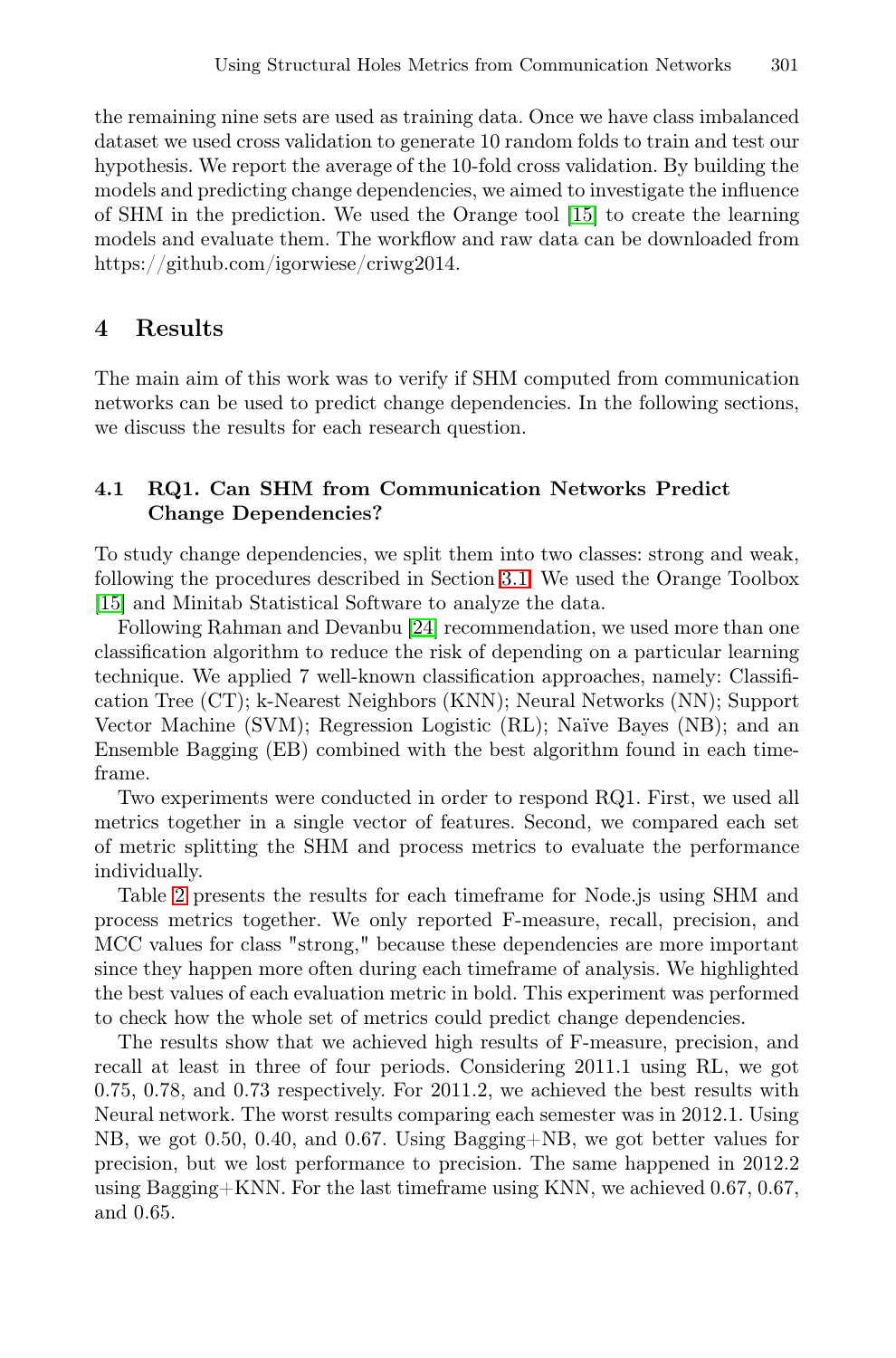|            |             | Cross Validation - 10 Fold |      |                                    |        |  |  |                                                                                     |        |  |      |                      |             |                      |                   |              |
|------------|-------------|----------------------------|------|------------------------------------|--------|--|--|-------------------------------------------------------------------------------------|--------|--|------|----------------------|-------------|----------------------|-------------------|--------------|
|            |             | 2011.1                     |      |                                    | 2011.2 |  |  |                                                                                     | 2012.1 |  |      | 2012.2               |             |                      |                   |              |
|            | $_{\rm F1}$ | Prec                       |      |                                    |        |  |  | Rec MCC F1 Prec Rec MCC F1 Prec Rec MCC                                             |        |  |      |                      | $_{\rm F1}$ |                      |                   | Prec Rec MCC |
| CT.        | 0.73        | 0.73                       | 0.74 | 0.54                               | 0.61   |  |  | $0.65$ $0.58$ $0.34$ $0.30$ $0.34$                                                  |        |  | 0.26 | 0.09                 | 0.64        | 0.67                 | $0.62 \quad 0.43$ |              |
|            |             |                            |      |                                    |        |  |  | KNN 0.75 0.75 0.76 0.57 0.60 0.63 0.58 0.31 0.47 0.45 0.50 0.28 0.67 0.67 0.65 0.48 |        |  |      |                      |             |                      |                   |              |
| <b>NN</b>  |             |                            |      |                                    |        |  |  | $0.74$ $0.76$ $0.72$ $0.56$ $0.65$ $0.70$ $0.61$ $0.41$ $0.29$ $0.39$               |        |  |      | $0.23$ $0.12$ $0.62$ |             | $0.75$ $0.53$ $0.45$ |                   |              |
| <b>SVM</b> |             | 0.69 0.68 0.70             |      |                                    |        |  |  | 0.46 0.57 0.69 0.49 0.34 0.00 0.00                                                  |        |  |      | 0.00 0.00            | 0.56        |                      | 0.57 0.55         | 0.29         |
| RL         |             |                            |      | $0.75$ $0.78$ $0.73$ $0.59$ $0.61$ |        |  |  | 0.69 0.54 0.37 0.33 0.45 0.26 0.18 0.60                                             |        |  |      |                      |             |                      | $0.69$ $0.52$     | 0.40         |
| <b>NB</b>  |             | 0.64 0.58 0.71             |      | 0.34 0.56                          |        |  |  | $0.68$ $0.45$ $0.32$ $0.50$ $0.40$ $0.67$ $0.28$ $0.57$                             |        |  |      |                      |             | $0.53 \quad 0.62$    |                   | -0.27        |
| EB.        |             |                            |      | 0.75 0.78 0.71 0.58 0.61           |        |  |  | $0.69$ $0.55$ $0.37$ $0.35$ $0.48$ $0.28$ $0.21$ $0.62$ $0.77$ $0.52$ $0.47$        |        |  |      |                      |             |                      |                   |              |

<span id="page-8-0"></span>Table 2. Node.js Classification Results

We also reported the MCC values. As mentioned in Section [3.3,](#page-6-0) MCC metric means the correlation of the algorithms and features to predict both classes. For all timeframes, we achieved results ranging from 0.28 to 0.59. We can observe that for 2011.1, 2011.2, and 2012.2 we got good results showing moderate positive correlation to predict both classes. The worst result can be related to the high number of instances and the class imbalance problem noticed and reported in Table [1.](#page-4-0)

We observed that in each timeframe, we got better results using different classification algorithms. Trying to find the better algorithm for Node.js, we followed D'ambros et al. [\[14\]](#page-15-18) recommendations to pairwise comparing classification algorithms. We used Mann-Whitney *U* test (at 95% confidence level) to conduct the comparisons. This test is non-parametric [\[10\]](#page-15-19) and compare two group of means. The null hypothesis of this test indicates that the mean of the two groups are equal. This way, we grouped the results of F-measure and MCC for each algorithm for all timeframes. After this analysis, we could not reject the null hypothesis at 95% of significance. Thus, there is not a best algorithm because all of them had similar results.

We analyzed the variability of each algorithm using boxplot for both evaluation metrics. Figure [1](#page-9-0) shows that NB and CT had the smaller variability among all algorithms. We observed that SVM algorithm presented the highest variability.

We performed the same analysis on Rails and we noticed similar results to the ones found in the Node.js project. Table [3](#page-9-1) presents the results for Rails. We obtained the best results of F-measure, precision, recall, and MCC for 2011.1 using NB (0.69, 0.64, 0.75, and 0.47). For the second period, KNN got the best results (0.72, 0.70, 0.71, and 0.47). For 2012.1 and 2012.2, we got the best results using CT. However, we highlight that NB always achieved better values of recall considering all timeframes. The worst results were obtained for 2012.1.

We tried again to find the best algorithm by means of the Mann-Whitney *U* test (at 95% confidence level) comparing the mean of F-measure and MCC of each algorithm. Once again, we did not reject the null hypothesis.

Figure [2](#page-10-0) presents the variability of each evaluation metric of the classification algorithms. Similar to Node.js, we found that CT and NB presented the smaller variability for both evaluation metrics. SVM obtained the highest variability of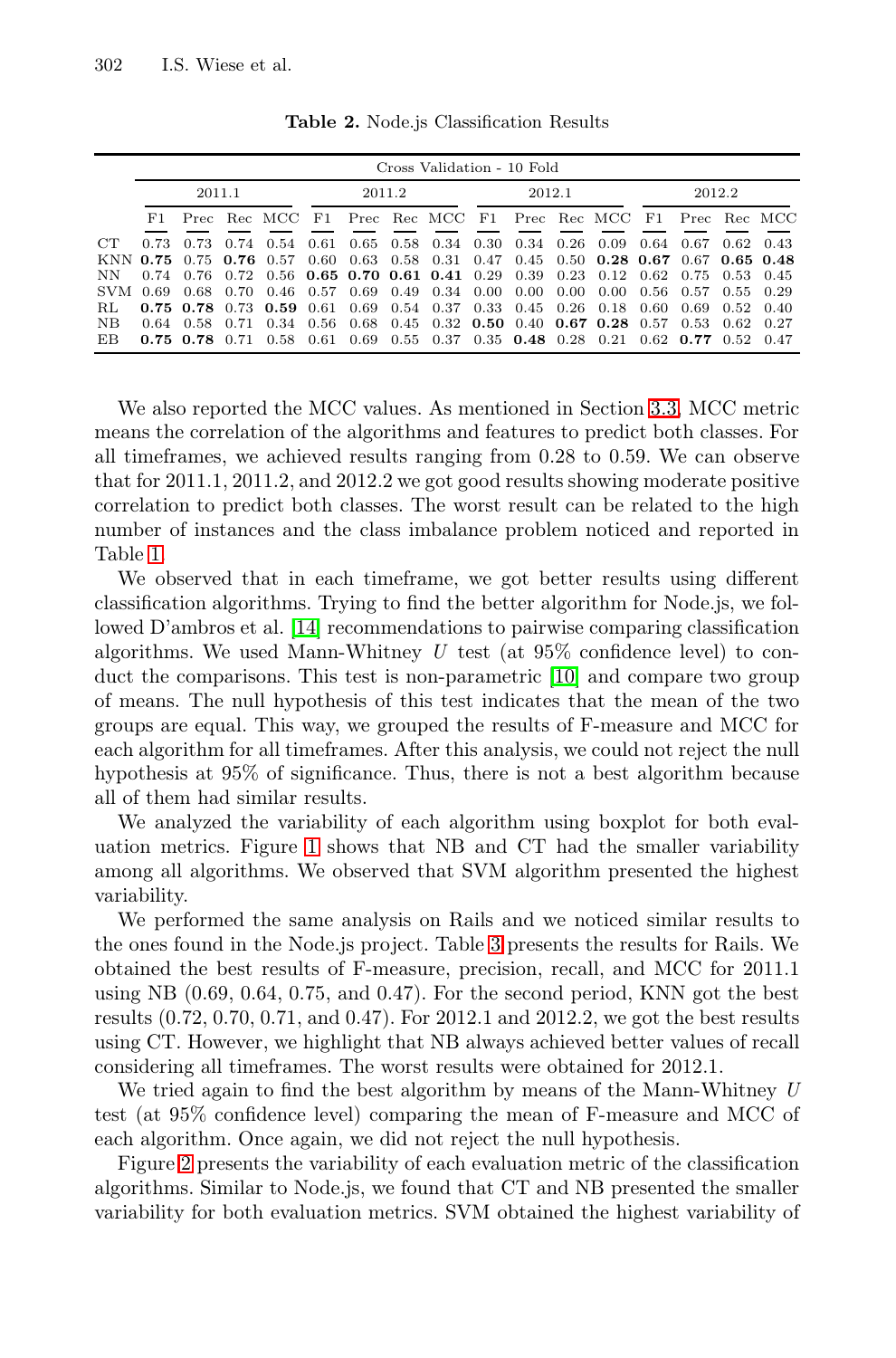

Fig. 1. Boxplot of F-measure and MCC for Node.js

<span id="page-9-1"></span><span id="page-9-0"></span>Table 3. Rails Classification Results

|            | Cross Validation - 10 Fold |                              |      |                                    |      |                  |  |                                                                |     |        |         |                                                |        |                |                   |              |
|------------|----------------------------|------------------------------|------|------------------------------------|------|------------------|--|----------------------------------------------------------------|-----|--------|---------|------------------------------------------------|--------|----------------|-------------------|--------------|
|            | 2011.1                     |                              |      |                                    |      | 2011.2           |  |                                                                |     | 2012.1 |         |                                                | 2012.2 |                |                   |              |
|            | F1.                        | Prec                         |      | - Rec - MCC                        | - F1 |                  |  |                                                                |     |        |         | Prec Rec MCC F1 Prec Rec MCC F1                |        |                |                   | Prec Rec MCC |
| CT.        | 0.52.                      | 0.54 0.50                    |      | $0.24$ 0.70                        |      |                  |  | $0.69$ $0.72$ $0.45$ $0.53$ $0.52$                             |     |        |         | $0.55$ $0.31$ $0.56$ $0.61$ $0.53$ $0.43$      |        |                |                   |              |
| <b>KNN</b> |                            | 0.50 0.50                    | 0.50 |                                    |      |                  |  | $0.18$ $0.71$ $0.70$ $0.72$ $0.47$ $0.47$ $0.47$ $0.47$ $0.23$ |     |        |         |                                                |        | 0.55 0.62 0.50 |                   | 0.42         |
| NN         |                            | 0.58 0.58 0.58               |      |                                    |      |                  |  | 0.32 0.68 0.68 0.68 0.42 0.29 0.46                             |     |        | 0.21    | 0.13                                           |        | 0.50 0.70 0.39 |                   | 0.41         |
| <b>SVM</b> | 0.31                       | $0.42 \quad 0.25$            |      | $0.04 \quad 0.66$                  |      | $0.67$ 0.65 0.39 |  |                                                                | 0.0 | 0.0    | $0.0^-$ | $0.0^-$                                        | 0.34   | 0.57           | 0.24              | -0.25        |
| RL         |                            | $0.50 \quad 0.62 \quad 0.41$ |      | $0.28$ 0.60                        |      |                  |  | $0.59$ $0.61$ $0.25$ $0.32$ $0.41$                             |     |        | 0.26    | 0.10                                           | 0.51   | 0.69           | 0.40              | 0.42         |
| <b>NB</b>  |                            |                              |      | $0.69$ $0.64$ $0.75$ $0.47$ $0.70$ |      |                  |  |                                                                |     |        |         | 0.63 0.78 0.41 0.52 0.45 0.61 0.25 0.51        |        |                | $0.41$ 0.68       | - 0.31       |
| EB.        |                            | $0.64$ $0.61$ $0.66$         |      | 0.39                               |      |                  |  |                                                                |     |        |         | $0.67$ 0.71 0.63 0.42 0.52 0.58 0.47 0.33 0.51 |        |                | $0.63 \quad 0.43$ | -0.40        |

F-measure and MCC for Rails. Once we achieved good results for both projects using all metrics together, we performed a more fine-grained analysis to answer RQ1 comparing each set of metrics independently. To perform this analysis, we split SHM and process into two groups of metrics. We also randomly selected only three classification algorithms, since we did not find statistical difference among them.

Comparing the results of F-measure and MCC of each set of metrics, we found that SHM had better results on the last semester (2012.2), and process metrics got better results on the first semester. Considering the second and third timeframes, the results were similar. Due to space constraints, we will not show the complete summarization of these results, but we provide an addendum with the results on our GitHub repository (https://github.com/igorwiese/criwg2014).

To statistically compare the set of metrics, we used Mann-Whitney *U* test (at 95% confidence level). Once again, we could not rejected the null hypothesis, showing that both set of metrics had similar performance to predict change dependencies. Figure [3](#page-10-1) presents the results of each evaluation metric for both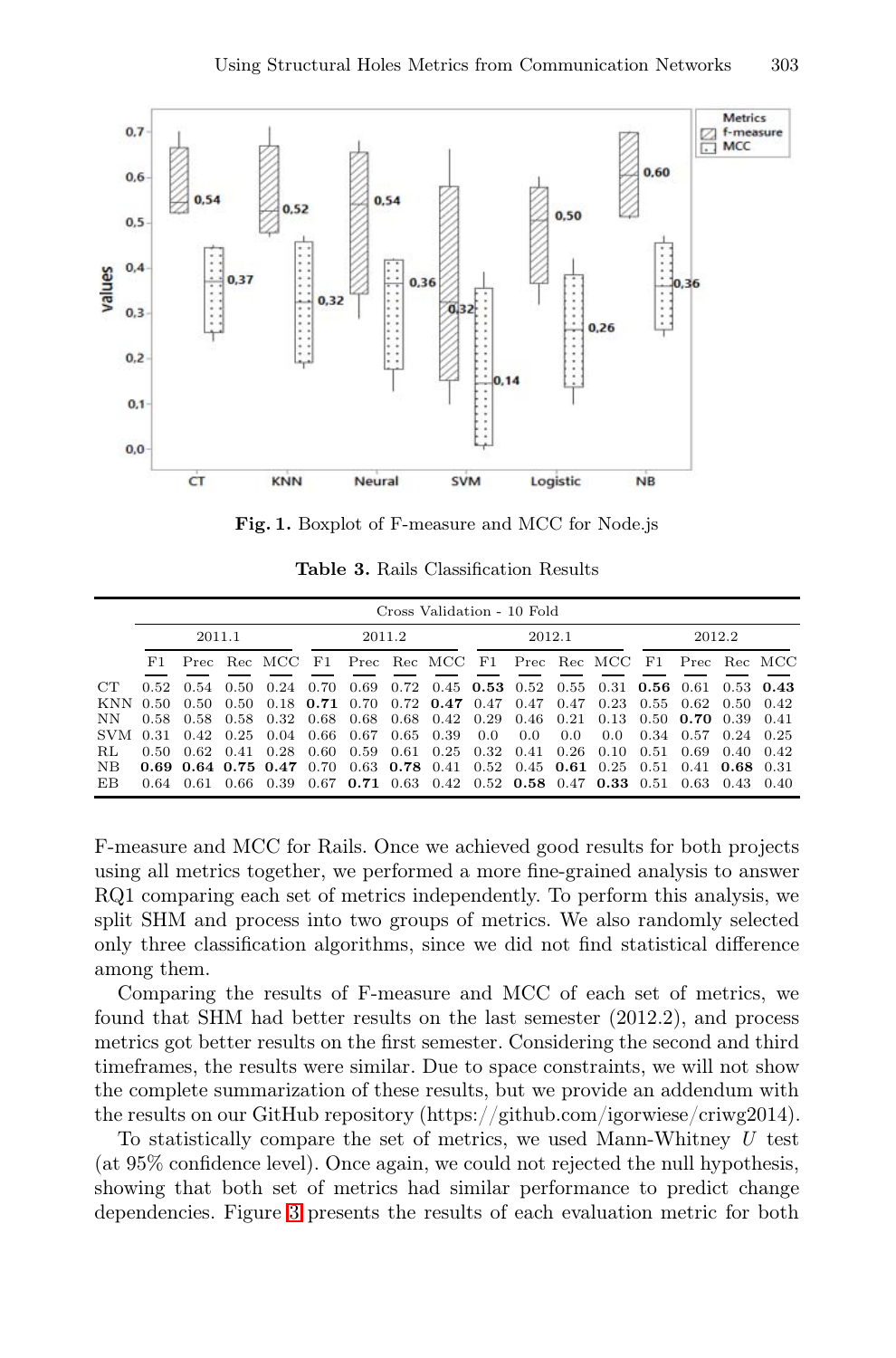

<span id="page-10-0"></span>Fig. 2. Boxplot of F-measure and MCC for Rails



<span id="page-10-1"></span>Fig. 3. Comparison among set of metrics and algorithms for Node.js

SHM and process metrics for Node.js. We observed that NB and KNN had the smaller variability using SHM metrics. However, the best result was achieved using KNN+process metrics.

Performing the same analysis for Rails, we achieved good results using SHM on 2011.1. For the other three semesters, we observed a small difference among the set of metrics. We did not find statistical difference between SHM and process metrics. We also present the boxplot to provide insights of how each set of metric works. Figure [4](#page-11-0) presents the results for Rails. We can observe that the variability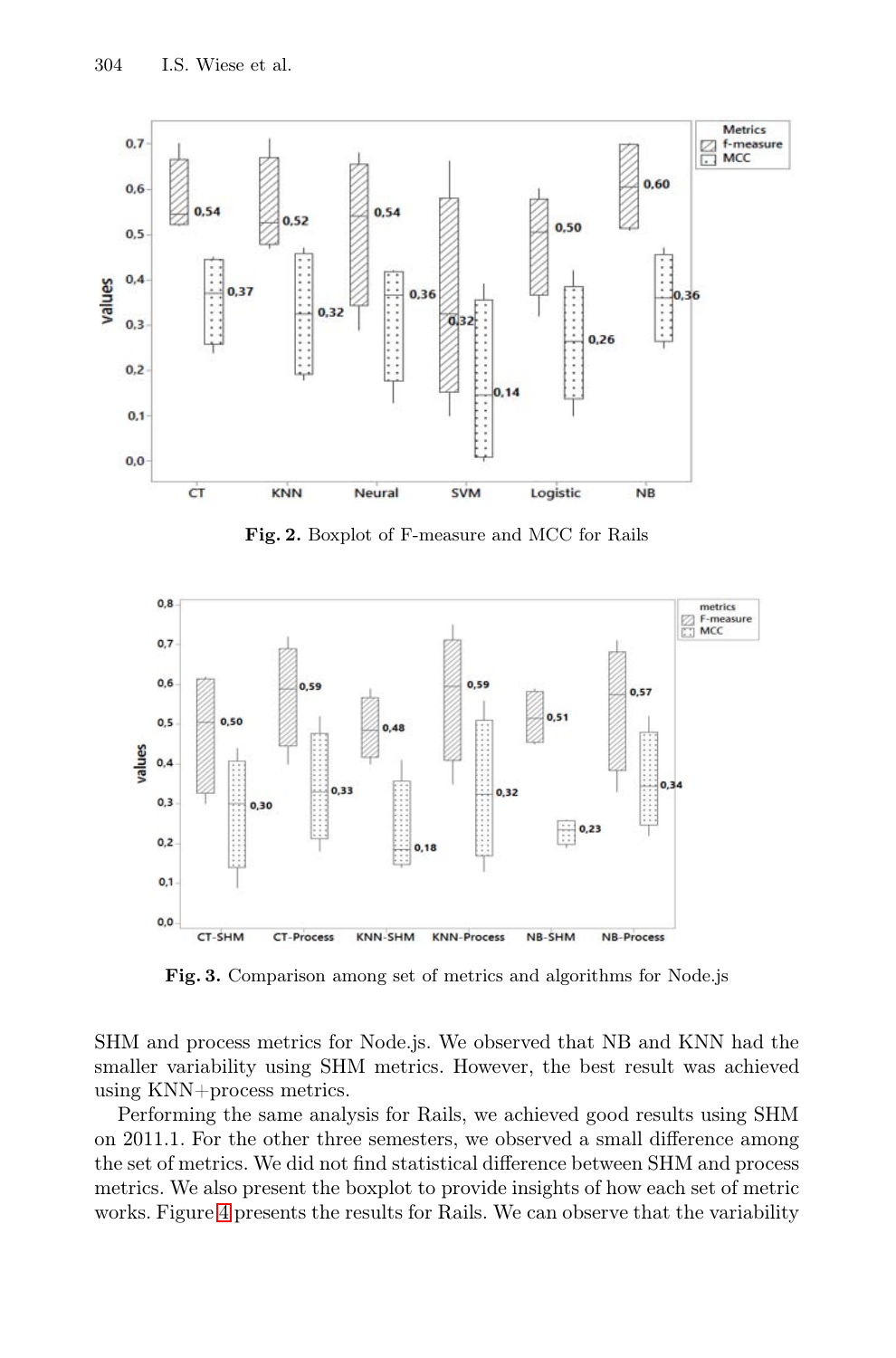

<span id="page-11-0"></span>Fig. 4. Comparison among the set of metrics and algorithms for Rails

among the algorithms and set of metrics are very similar. The best results were obtained using CT and NB with SHM metrics.

As we reported in this section, for both projects, SHM and process metrics can be used to predict change dependencies. Together they can improve the results. However, they also can be used as individual predictors without losing predictive power in terms of recall, precision, F-measure, and MCC.

## 4.2 RQ2. Which Is the Role of SHM from Communication to Predict Co-changes?

To provide insights about how each metric help to predict change dependencies, we used the Orange tool [\[15\]](#page-15-17) to mine rules from classification tree. We started the analysis building the classification tree for both projects using only SHM, because we did not find statistical difference among the set of metrics and we were interested in investigating the prediction performance of SHM. Then, we analyzed the results combining both set of metrics together.

Figure [5](#page-12-0) presents the CT for Node.js for 2011.1 timeframe. The root metric represents the most relevant metric. In this case, constraintAvg was the most relevant metric. Using constraintAvg higher than 0.503 and smaller or equal than 0.503, we split the tree in two parts. The much closer from the root of the tree, the most important the metric is. Red squares means that we found a rule to describe "strong" class. The blue square means that "weak" class was described. For example, we found the rule "IF constraint  $AVG > 0.503$  and hierarchy SUM  $>$ 2.594 THEN class="strong" to the red square on the third level on the left side. We can observe that using this rule, 27 instances can be predicted as "strong" coupling. Considering the right side, we showed two examples of rules using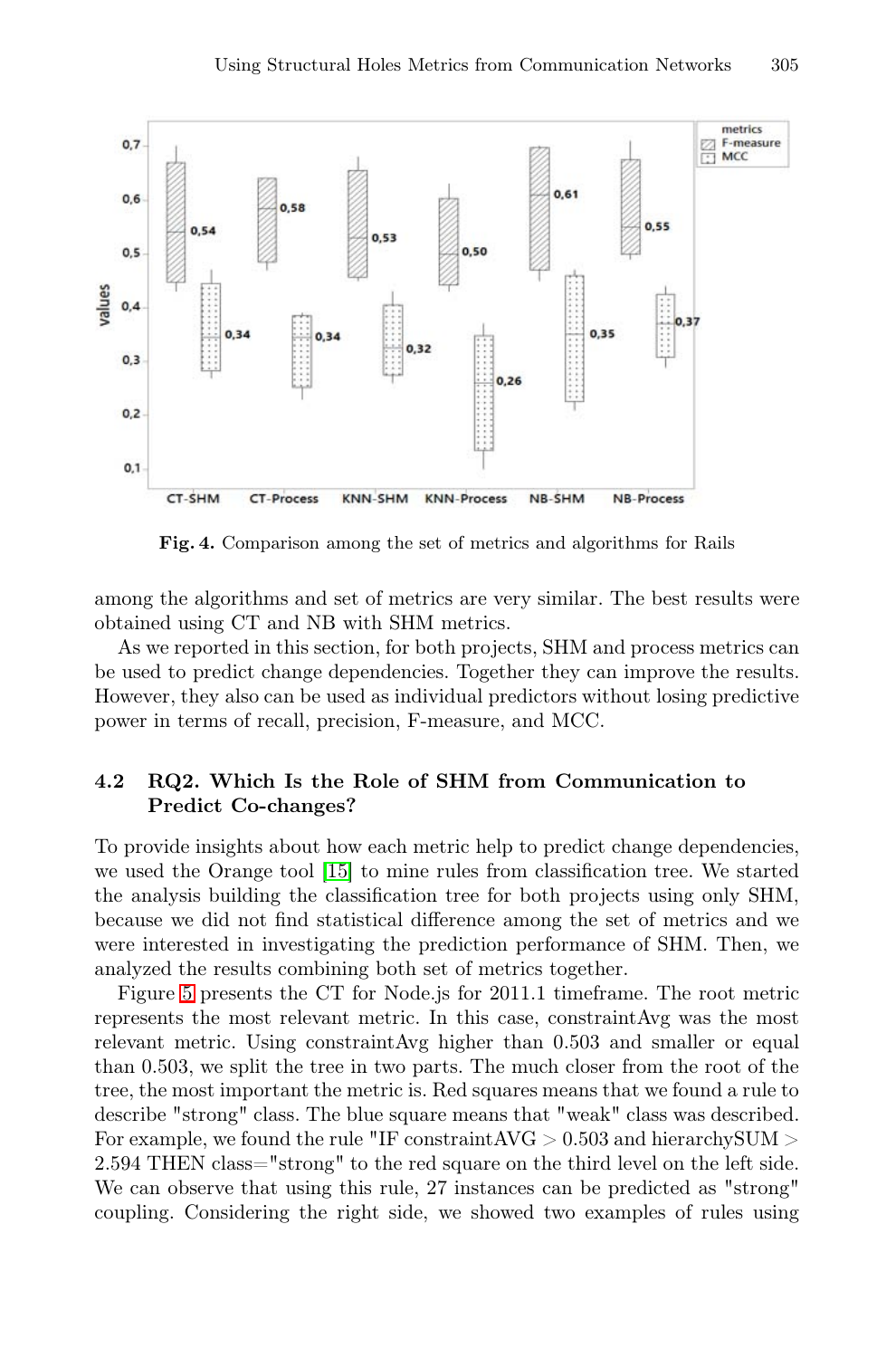

<span id="page-12-0"></span>Fig. 5. Classification Tree for Node.js 2011.1

hierarchyAVG on the second and third level consecutively: (i) constraintAVG  $\epsilon$  = 0.503 and hierarchyAVG  $\epsilon$  = 0.317 THEN "strong," (ii) constraintAVG  $>$ 0.503 and hierarchySUM  $\epsilon$  = 2.594 and hierarchyAVG  $>$  0.282 THEN "strong."

To rank the metrics we counted the amount of times that each metric appeared on the first four levels of each tree for both projects. For Node.js, we ranked the metrics following this order: constraintAVG (6), hierarchySUM (6), hierarchyAVG (3), efficiencySUM (3), constraintMAX (2), constraintSUM (20), effectiveSizeSUM (2), effectiveSizeAVG (1), and efficiencyAVG (1). Considering Rails, we ranked the metrics following this order: effectiveSizeAVG (3), efficiencyAVG (3), effectiveSizeSUM (2), effectiveSizeMAX (1), efficiencySUM (1), constraintSUM (1), constraintAVG (1), and hierarchyAVG (1).

Conducting these analyses, we found that all SHM were used, however "effective size" were most frequently selected. Comparing Rails with Node.js, we noticed that Rails needed the less amount of SHM to predict change dependencies than Node.js. We also investigated the classification tree using all metrics together. We ranked all metrics following this order to Node.js project: commits (19), updates (14), effectiveSizeSUM (6), efficiencySUM (2), constraintMAX (3), hierarchyMAX (2), efficiencyAVG (2), constraintAVG (2), hierarchyAVG (1), and hierarchySUM (1). For Rails project, we can ranked the metrics following this order: commits (8), updates (3), efficiencyAVG (3), effectiveSizeSUM (3), effectiveSizeAVG (2), constraintSUM (2), efficiencySUM (2), efficiencyMAX (1), hierarchySUM (1), hierarchyAVG (1), and constraintAVG (1).

The root position on the classification tree is the most important metric. We found two process metrics at this position (commits and updates) and one SHM (constraintMAX - 2 times) considering Node.js. For Rails, we observed similar results, finding two process metrics (commits and updates) and two SHM (effectiveSizeAVG and efficiencySUM).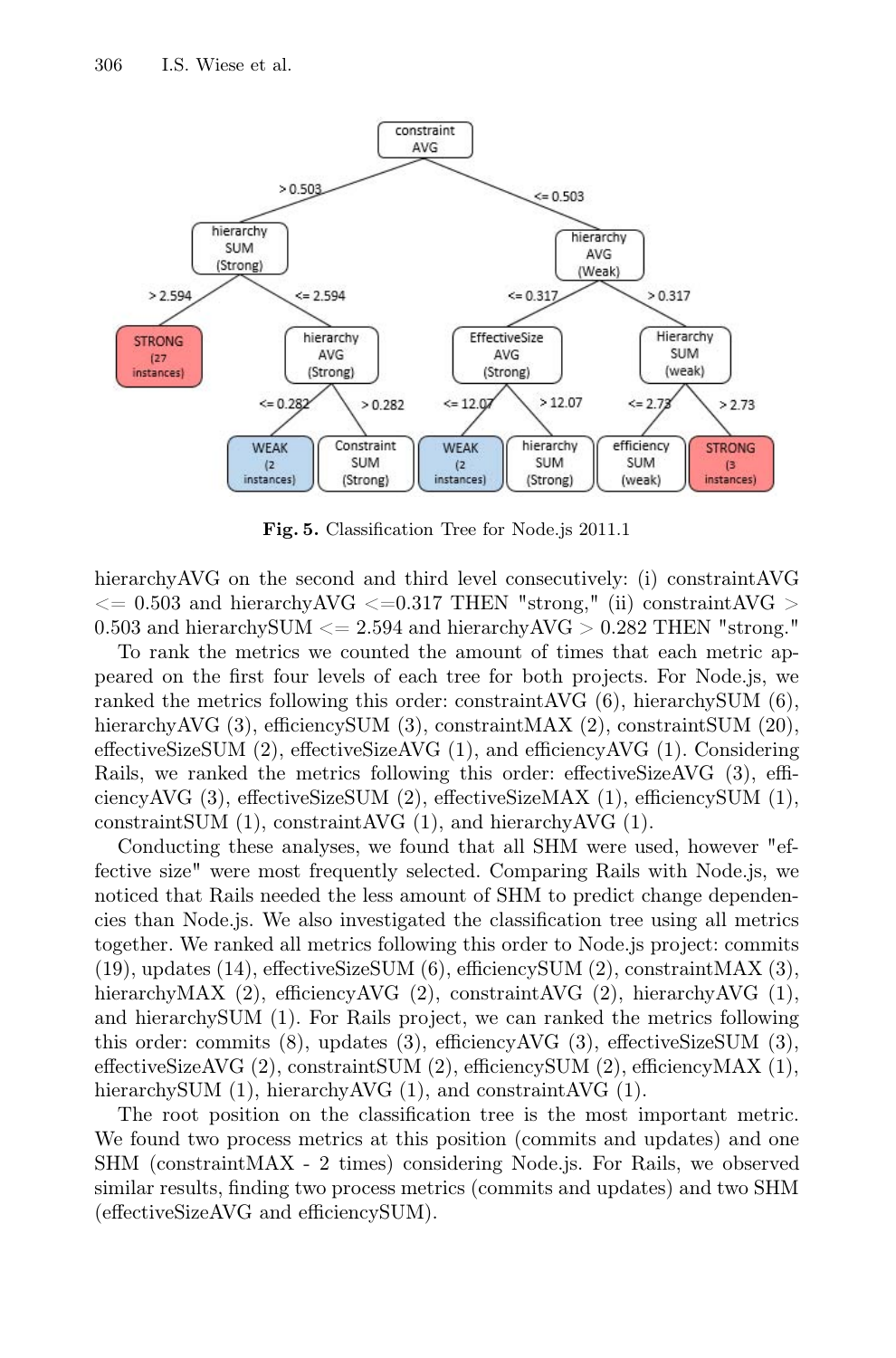Only to present some examples, we choose three rules mined from classification tree used on Node.js project to predict change dependency. This three rules were mined from communication network for 2011.1 timeframe: (i) IF commits  $\epsilon$  = 86.0 AND updates  $\epsilon$ =7.5 AND effectiveSizeSUM  $\epsilon$ =115.64 THEN class="weak", (ii) IF efficiencySUM  $> 1.31$  AND hierarchyAVG  $<=0.32$  AND updates in  $(12.5,28.5)$  THEN class="strong", and (iii) IF efficiencySUM  $> 1.31$ AND hierarchyAVG  $> 0.32$  AND updates in  $(12.5, 28.5)$  THEN class="strong".

# 5 Threats to Validity

Co-changes identification: We used five pull requests as support count to remove co-changes of our study. Although this threshold is used in the literature, we still need to evaluate the impact of other values.

Timeframe selection: We used six months to identify the co-change among files. Furthermore, we used "five pull requests" as support to remove pair of files that were committed four or less times among this six months of timeframe. Other approaches like association rules was used to find co-change using a snapshot from source code history. We plan to study the impact of this technique on the GitHub repository to better identify logical coupling and determine what is the best timeframe to group co-changes and build the communication networks. We also planned to run the experiments considering each Release instead of a fix six months timeframe.

Generalizability: This study aimed to explore the use of SHM to predict change dependencies. We used two popular projects from GitHub, but additional studies are necessary to generalize the results to other projects. This is our first effort to predict change dependencies and we plan to add new social network metrics and more projects to investigate the impact of others social metrics over change dependencies.

# 6 Conclusion and Future Works

During software evolution, developers communicate and cooperate changing files and discussing about change requests. A good understanding of the impact of communication and cooperation can provide insights to improve software quality. Supported by Conway's law that states about the impact of communication over the software design, we used SHM computed from communication networks to study change dependencies. We computed four different SHM, to predict strong and weak change dependencies among files changed in pull request submissions.

We answered RQ1 investigating if all of SHM and process metrics were useful to build classification models, since we did not found previous works that explored social aspects to predict change dependencies. Using seven wellknown classification algorithms, we achieved similar results of recall, precision, f-measure, and MCC metrics compared to previous works that used social network metrics to predict bugs and works that predict co-changes using non-social metrics. We did not find statistical difference among algorithms for our two set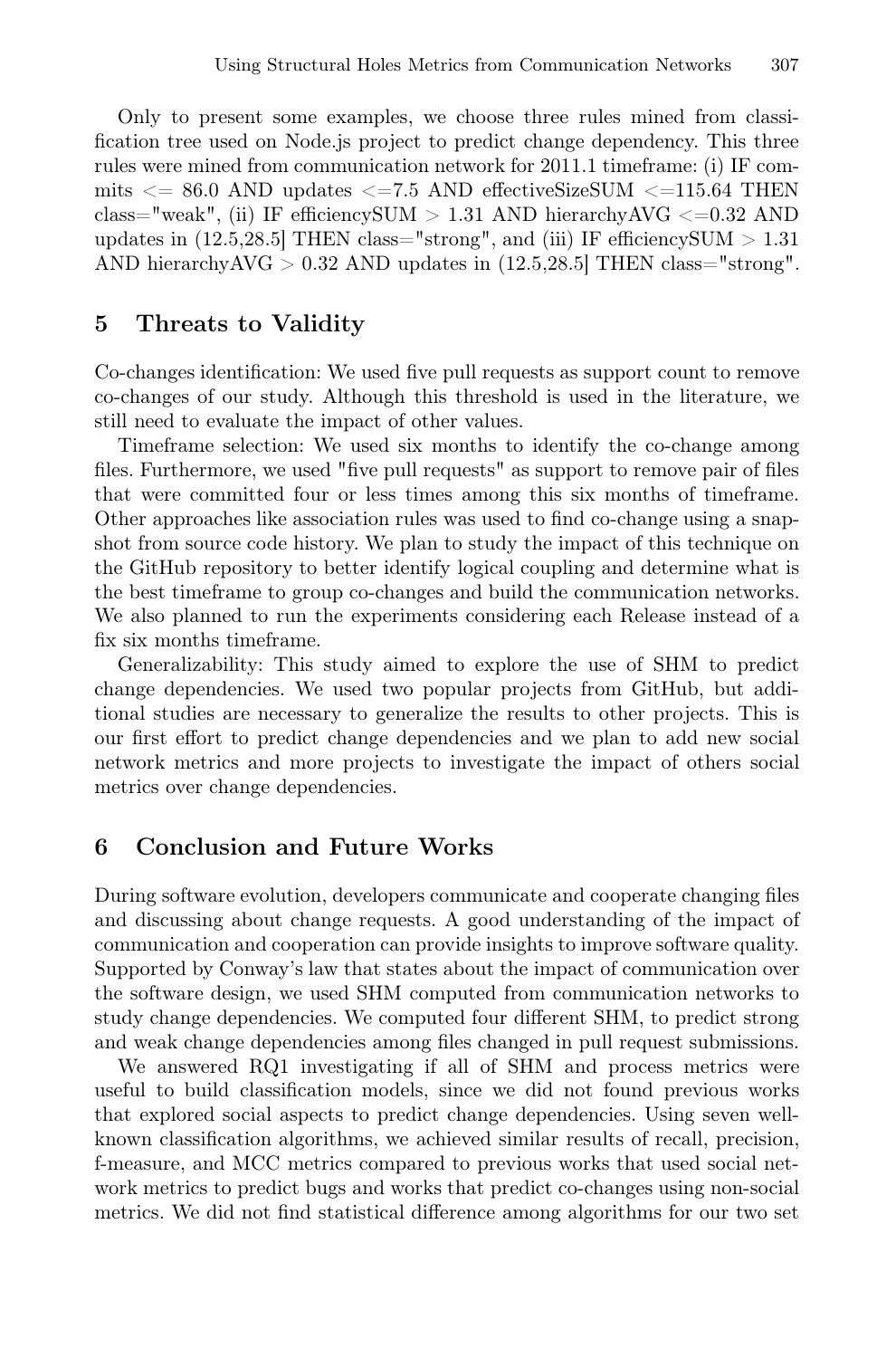of metrics (SHM vs process metrics). However, we found that structural metrics for Rails project had a small advantage since it presented smaller variability than process metrics. For Node.js, the results among the two sets were similar. We shown this results presenting boxplots for each project.

Since we found that SHM could be used to predict change dependencies, we explored which of the four metrics were more relevant. We inspected the rules used to build the classification tree and predict strong and weak couplings. We found that Node.js needed more different types of metrics than Rails. These two projects presented very different rules, for example Node.js (Table [2\)](#page-8-0) used the constraintAVG (average of the lack of holes among neighbors) and hierarchySUM (sum of the concentration of constraints to a single node) six times. Considering Rails, neither of these metrics were frequently selected. For Rails (Table [3\)](#page-9-1), effectiveSizeAVG (average of the portion of non-redundant neighbors of a node) and efficiencyAVG (average of the normalization of the effective size by the number of neighbors) – the others two SHM – were selected more often. We observed that different metrics were selected in specific timeframes.

As main contribution, we shown that SHM obtained from communication networks can support the Conway's law and predict change dependencies. Since this first effort to use social metrics presented promising results, we will explore more broadly this social dimension of development process. We want to investigate in future works additional projects and social metrics, and go deeper in providing insights for managers and developers about how their collaboration patterns can influence code quality. Besides, as we are looking into relations of social interaction (communication) and technical work (cooperation), one can investigate the application of these metrics in other collaboration domains.

<span id="page-14-1"></span>Acknowledgments. We thank Fundação Araucária, NAWEB and NAPSOL for the financial support. Marco G. receives individual grant from CNPq and FAPESP. Igor W. and Igor S. receive grants from CAPES (Process BEX 2039- 13-3).

# <span id="page-14-0"></span>References

- <span id="page-14-3"></span><span id="page-14-2"></span>1. Ball, T., Adam, J.K., Harvey, A.P., Siy, P.: If your version control system could talk. In: ICSE Workshop on Process Modeling and Empirical Studies of Software Engineering (March 1997)
- 2. Betz, S., Mite, D., Fricker, S., Moss, A., Afzal, W., Svahnberg, M., Wohlin, C., Borstler, J., Gorschek, T.: An evolutionary perspective on socio-technical congruence: The rubber band effect. In: RESER 2013, pp. 15–24 (2013)
- 3. Bhattacharya, P., Iliofotou, M., Neamtiu, I., Faloutsos, M.: Graph-based analysis and prediction for software evolution. In: 2012 34th International Conference on Software Engineering (ICSE), pp. 419–429 (June 2012)
- 4. Biçer, S., Bener, A.B., Çağlayan, B.: Defect prediction using social network analysis on issue repositories. In: Proceedings of the 2011 International Conference on Software and Systems Process, pp. 63–71 (2011)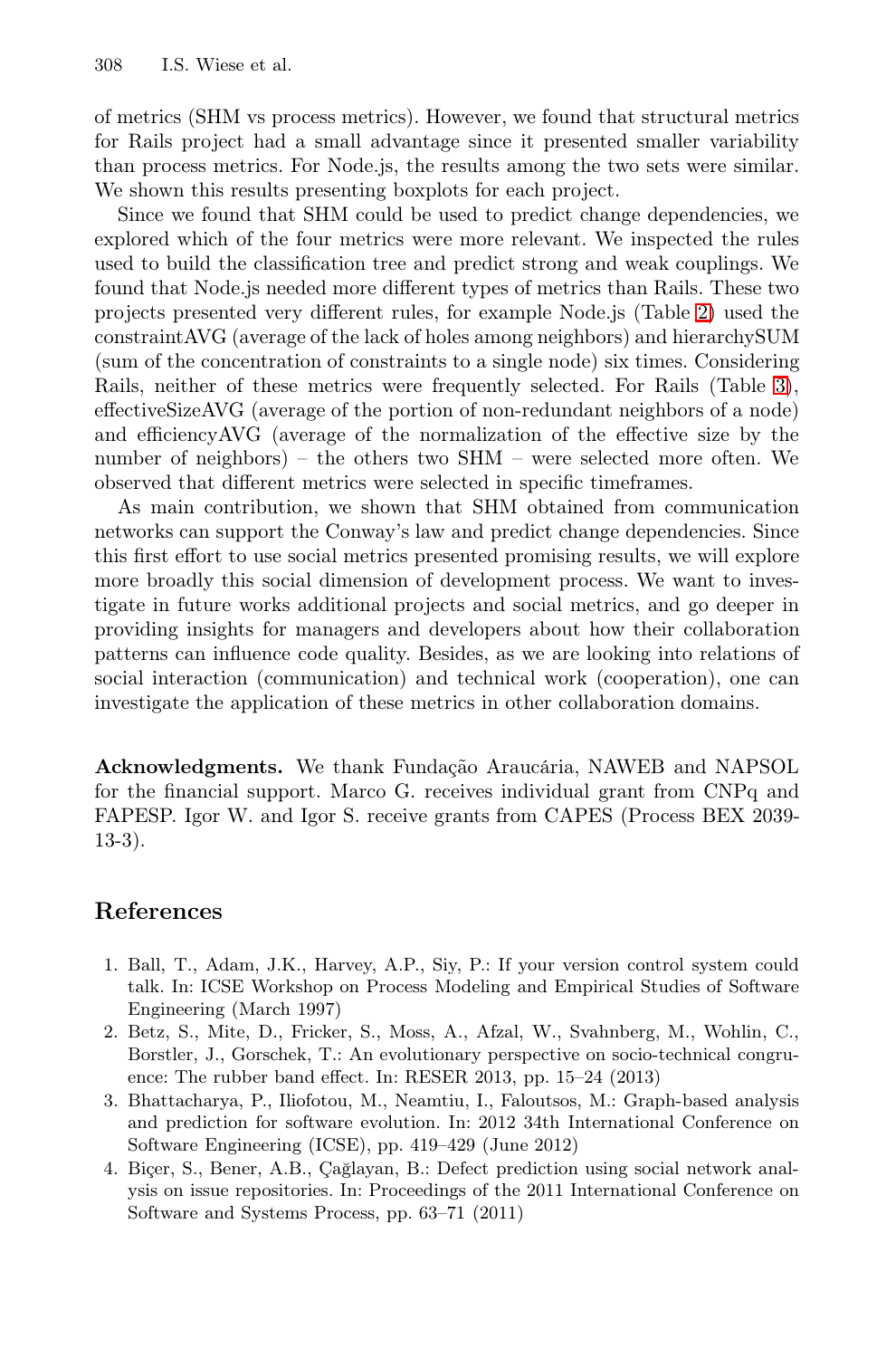- <span id="page-15-12"></span><span id="page-15-9"></span><span id="page-15-8"></span><span id="page-15-5"></span><span id="page-15-2"></span>5. Bicer, S., Bener, A.B., Cauglayan, B.: Defect prediction using social network analysis on issue repositories. In: Proceedings of the 2011 International Conference on Software and Systems Process, ICSSP 2011 (2011)
- 6. Bird, C., Nachiappan, N., Harald, G., Brendan, M., Devanbu, P.: Putting it all together: Using socio-technical networks to predict failures. In: Proceedings of the 2009 20th International Symposium on Software Reliability Engineering (2009)
- <span id="page-15-19"></span><span id="page-15-6"></span><span id="page-15-4"></span>7. Burt, R.: Structural Holes: The Social Structure of Competition. Harvard University Press (1995)
- <span id="page-15-10"></span>8. Canfora, G., Cerulo, L., Cimitile, M., Di Penta, M.: How changes affect software entropy: an empirical study. Empirical Software Engineering 19(1), 1–38 (2014)
- <span id="page-15-18"></span>9. Cataldo, M., Mockus, A., Roberts, J.A., Herbsleb, J.D.: Software dependencies, work dependencies, and their impact on failures. IEEE Transactions on Software Engineering 35(6), 864–878 (2009)
- <span id="page-15-17"></span>10. Conover, W.J.: Practical Nonparametric Statistics, vol. 2. John Wiley and Sons
- 11. Conway, M.E.: How do committees invent? Datamation (1968)
- 12. D'Ambros, M., Lanza, M.: Reverse engineering with logical coupling. In: 13th Working Conference on WCRE 2006, pp. 189–198 (2006)
- <span id="page-15-14"></span>13. D'Ambros, M., Lanza, M., Robbes, R.: On the relationship between change coupling and software defects. In: WCRE 2009, pp. 135–144 (2009)
- <span id="page-15-11"></span>14. D'Ambros, M., Lanza, M., Robbes, R.: Evaluating defect prediction approaches: a benchmark and an extensive comparison. Empirical Softw. Eng. 17(4-5), 531–577 (2012)
- <span id="page-15-3"></span>15. Demšar, J., Curk, T., Aleš, E., Gorup, Č., Hočevar, T., Mitar, M., Martin, M., Matija, P., Marko, T., Anže, S., Miha, Š., Lan, U., Lan, Ž., Jure, Ž., Marinka, Ž., Blaž, Z.: Orange: Data mining toolbox in python. Journal of Machine Learning Research 14, 2349–2353 (2013)
- <span id="page-15-13"></span><span id="page-15-7"></span>16. Ferdian, T., Tegawende, F.B., Lo, D., Jiang, L.: Network structure of social coding in github. In: 15th European Conference on Software Maintenance and Reengineering, pp. 323–326 (2013)
- 17. Kouroshfar, E.: Studying the effect of co-change dispersion on software quality. In: Proceedings of the 2013 International Conference on Software Engineering, ICSE 2013, pp. 1450–1452 (2013)
- <span id="page-15-0"></span>18. Kwan, I., Cataldo, M., Damian, D.: Conway's law revisited: The evidence for a task-based perspective. IEEE Software 29(1), 90–93 (2012)
- <span id="page-15-1"></span>19. Meneely, A., Williams, L., Will, S., Osborne, J.A.: Predicting failures with developer networks and social network analysis. In: SIGSOFT FSE, pp. 13–23 (2008)
- <span id="page-15-16"></span>20. Meneely, A., Williams, L., Snipes, W., Osborne, J.: Predicting failures with developer networks and social network analysis. In: Proceedings of the 16th ACM SIGSOFT International Symposium on Foundations of Software Engineering, SIG-SOFT 2008/FSE-16, pp. 13–23. ACM, New York (2008)
- <span id="page-15-15"></span>21. Nagappan, N., Murphy, B., Basili, V.R.: The influence of organizational structure on software quality: an empirical case study. In: International Conference on Software Engineering (ICSE), pp. 521–530 (2008)
- 22. Panichella, S., Canfora, G., Di Penta, M., Oliveto, R.: How the evolution of emerging collaborations relates to code changes: An empirical. In: IEEE International Conference on Program Comprehension (ICPC 2014) (2014)
- 23. Powers, D.M.W.: Evaluation: From Precision, Recall and F-Factor to ROC, Informedness, Markedness & Correlation. Technical Report SIE-07-001, School of Informatics and Engineering, Flinders University, Adelaide, Australia (2007)
- 24. Rahman, F., Devanbu, P.T.: How, and why, process metrics are better. In: ICSE, pp. 432–441 (2013)